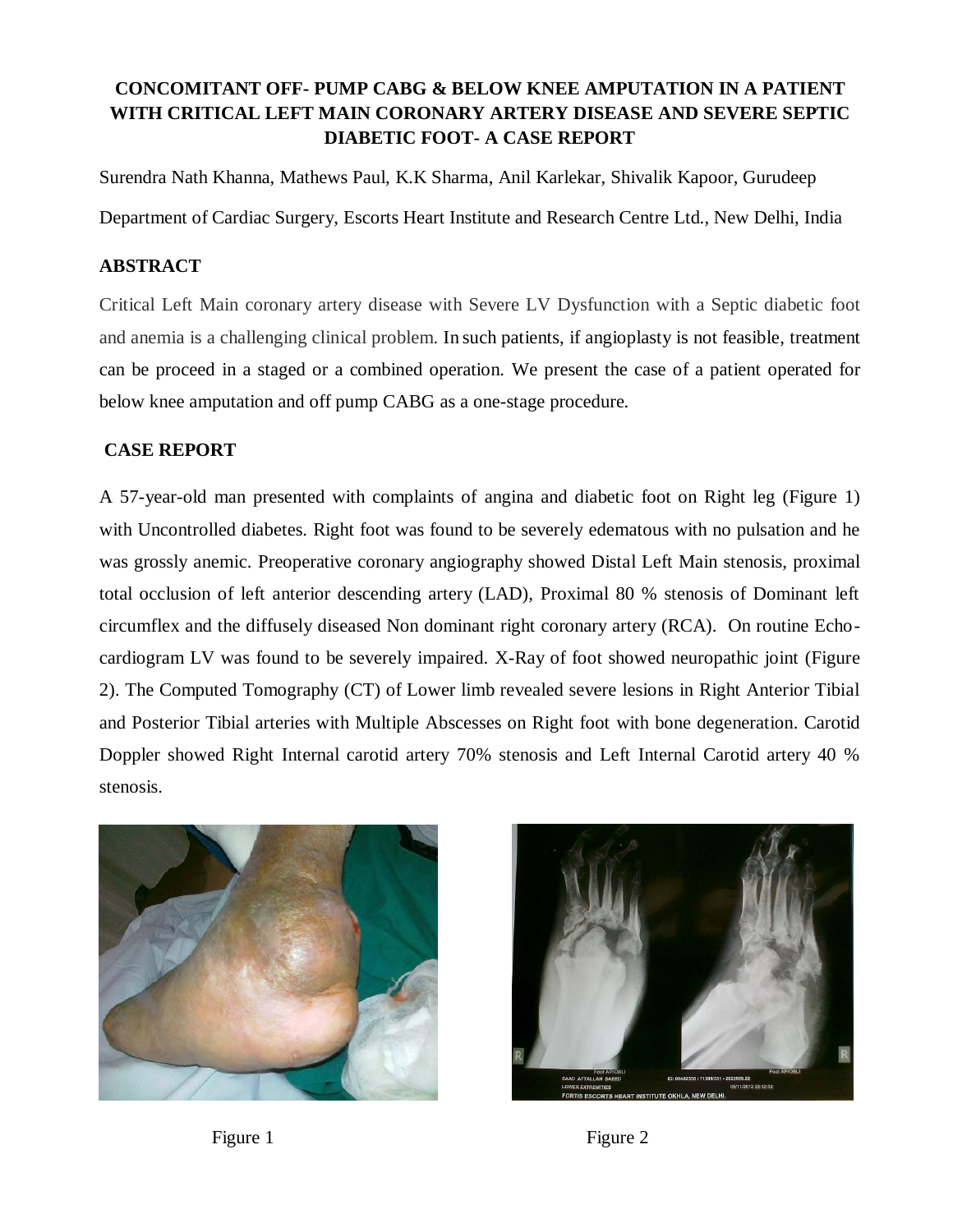As the leg was severely infected with multiple abscess and Critical coronary pathology with Severe LV dysfunction, it worsened the scenario and became more life-threatening. Since he had Persistent Angina Pectoris symptoms, it was decided to do right Below knee amputation with Coronary Revascularization in Single Stage to improve his quality of life.

After routine induction, Right Below knee amputation was done by Orthopedic team. Intra Aortic Balloon Pump was inserted in view of Severe LV dysfunction. Through a standard median sternotomy LAD, Ramus Intermedius and second Obtuse Marginal branch of the Circumflex were bypassed on beating heart using Saphenous vein grafts. The left internal mammary artery (LIMA) was not used in view of severely impaired LV, akinetic anterior wall and calcific LAD. Post operatively his WBC counts and Procalcitonin levels were normal with Effective course of antibiotics and patient was discharged on the 7th postoperative day.

### **DISCUSSION**

Concomitant CABG and below knee amputation are uncommon. Coronary angioplasty, if feasible, should be the first choice of therapy for such patients. Some studies suggest that staged operations are preferable because of shorter operation time and less technical complexity; accordingly, only patients who cannot be waited pathologically and symptomatically upto a second operation should undergo a combined procedure (1). However, the time delay in staged operations with Critical Coronary Disease may result in worsening ischemia (2, 3) and may be fatal who are treated for diabetic foot first. On the other hand, if the CABG operation is carried out first, it may result in spreading of infection throughout body which may end up in septicemia. Additionally, the need for a second operation means, overall, longer hospital stay and higher costs. For these reasons, combined surgery that includes off-pump CABG is becoming more common

In a combined operation, below knee amputation should be done first, because the chance of spreading of infection is high, but should be prepared to do Emergency CABG too because of Critical CAD. Sequencing the procedures this way reduces postoperative morbidity and mortality. To the best of our knowledge, simultaneous surgical management as presented in this case has been rarely reported.